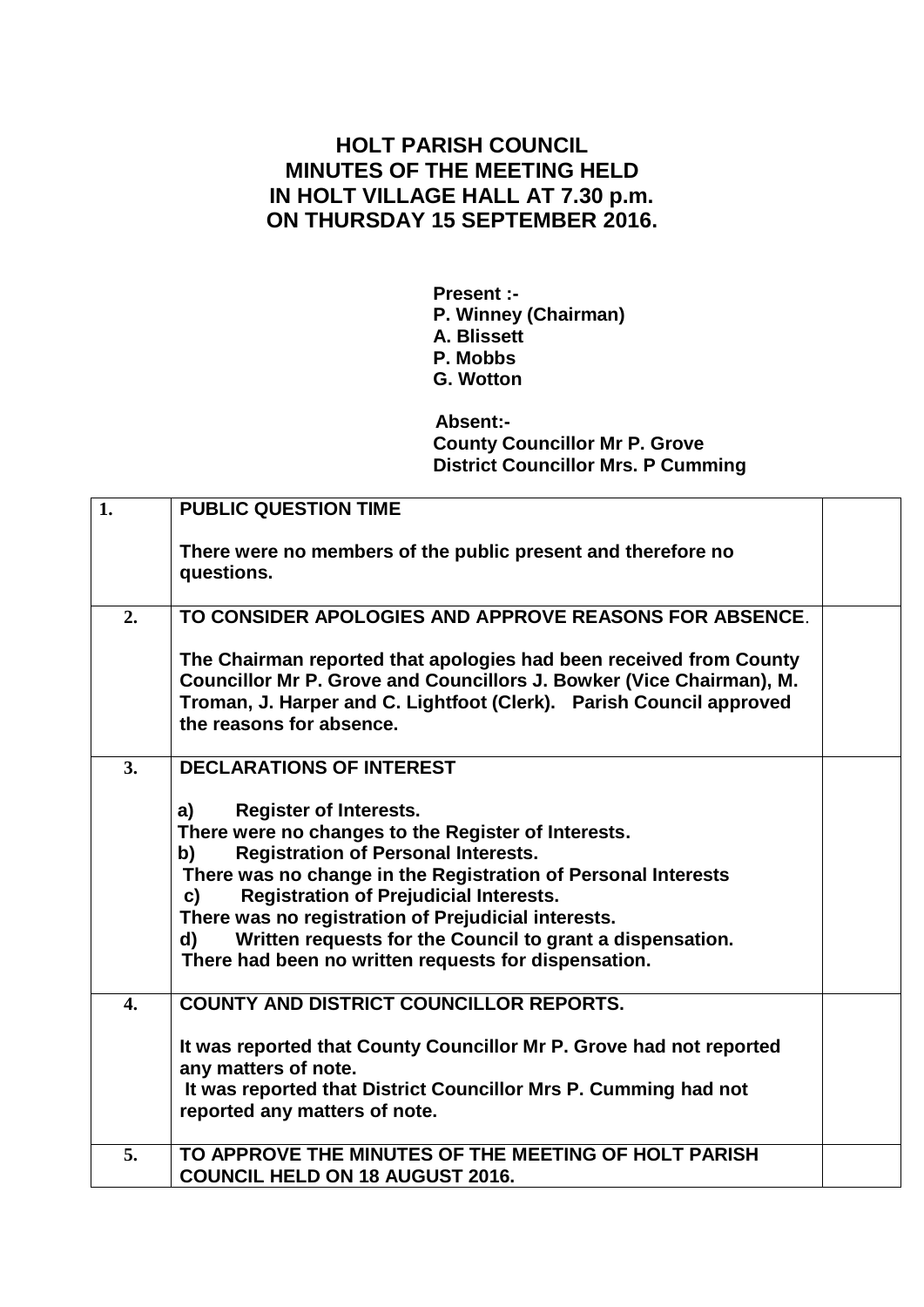|    | The minutes of the Meeting of Holt Parish Council held on Thursday<br>18 <sup>th</sup> August, 2016 were approved by Parish Council and signed by the<br>Chairman as a true record.                                                                                                                                                                                                                                                                                                                                                                                                                                                                                                                                                                                                                                                                                                                                                                                                                                                                                                                                                                                                                             |                                                   |
|----|-----------------------------------------------------------------------------------------------------------------------------------------------------------------------------------------------------------------------------------------------------------------------------------------------------------------------------------------------------------------------------------------------------------------------------------------------------------------------------------------------------------------------------------------------------------------------------------------------------------------------------------------------------------------------------------------------------------------------------------------------------------------------------------------------------------------------------------------------------------------------------------------------------------------------------------------------------------------------------------------------------------------------------------------------------------------------------------------------------------------------------------------------------------------------------------------------------------------|---------------------------------------------------|
| 6. | <b>PROGRESS REPORTS</b><br>a) BT Telephone Kiosk defibrillator project - progress report.<br>Parish Councillor Mr P. Mobbs reported that the painting of the kiosk<br>was almost completed. The cabinet to house the defibrillator had<br>arrived. Parish Councillor Mr P. Mobbs was in the process of chasing<br>up the delivery of the defibrillator and had arranging dates for the CPR<br>and defibrillator training to take place. However the two dates<br>suggested were not possible for Council, and further dates would be<br>sought. The Chairman agreed to chase up the signs for the box.<br>b) Parish Burial Ground - no further progress with this.<br>c) Removal of litter bin base in School Lane - progress report.<br>This task still awaiting completion.<br>d) Siding out of footpath on A443 to Broomfields and overhanging<br>hedging on A4133 - progress report.<br>Overhanging hedging has been cut but siding out still awaited.<br>Newsletter – further discussion needed.<br>e)<br>Recruitment of Parish Footpaths Officer - no further progress.<br>f)<br>Red Lion Public House – reminder to write to them with regard to<br>g)<br>the A boards used for advertisement.           | <b>PM</b><br><b>PW</b><br><b>JH</b><br><b>ALL</b> |
| 7. | <b>PLANNING</b><br>a) Applications Pending.<br>15/00811/OUT Outline application for 24 dwellings, Field off School Lane<br>(Recommend Refusal)<br>The Clerk reported that nothing further had been heard on this<br>application.<br>16/00869/FUL Change of use from agricultural to mixed use agricultural<br>and class D! (Non educational and training centre). Former site of Ball<br>Mill Quarry, Church Farm, Grimley (Recommend Approval).<br>The Clerk reported that this application had been withdrawn.<br>16/00919/FUL St Martins Church, Extension to existing graveyard.<br>(Declared an interest) No further progress.<br>16/01018/FUL Land at OS7848 6250 Ockeridge. Wichenford (Being<br>circulated). No further progress.<br>16/01064/FUL Unit 15, Top Barn Business Centre. Worcester Road,<br>WR6 NH (Recommend Approval). No further progress.<br>b) Approvals/Refusals. None submitted.<br>c) Other Planning issues.<br>Appeal No. APP/J1860/W/15/3138717 Outline application with all matters<br>reserved, for a proposed residential development of up to 40 dwellings,<br>including 40% affordable dwellings. Land Adjacent to the Millennium<br>Green, Holt Heath. (Recommend Refusal). |                                                   |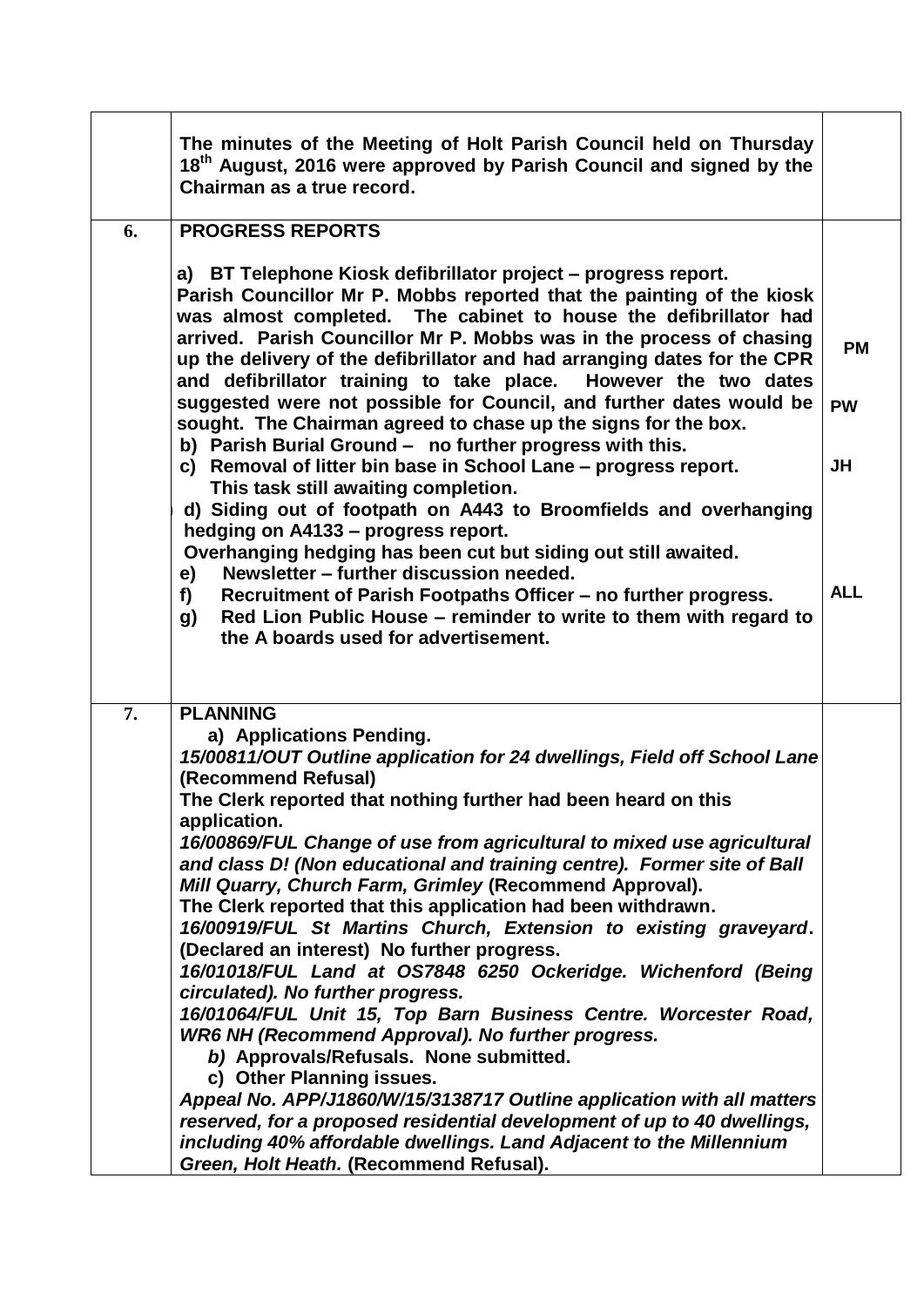|     | It was reported that the Appeal hearing had been postponed and a new<br>date had not yet been advised.                                                                                                                                                                                                                                                                                                                                                                                                                                                                                                                                                                                                                                                                                                                                                                                                                                                                                                                                  |           |
|-----|-----------------------------------------------------------------------------------------------------------------------------------------------------------------------------------------------------------------------------------------------------------------------------------------------------------------------------------------------------------------------------------------------------------------------------------------------------------------------------------------------------------------------------------------------------------------------------------------------------------------------------------------------------------------------------------------------------------------------------------------------------------------------------------------------------------------------------------------------------------------------------------------------------------------------------------------------------------------------------------------------------------------------------------------|-----------|
| 8.  | <b>FINANCE</b><br>a) To note the current bank balances.<br>It was confirmed that the Deposit Account stood at £3,263,79 and the<br>Current Account stood at £1,043,97p. The Chairman signed the bank<br>reconciliation.<br>b) To consider payments made in accordance with the attached<br>schedule.<br>The following cheques were signed and the invoices initialled by two<br>members of Parish Council:- Environment Agency (Cheque No. 1089)<br>£336.00 (Churchyard – review of planning documents by EA), Mr P<br>Mobbs (Cheque No. 1090) £164.53 (Paint materials for refurbishment of<br>BT phone kiosk), Mrs C. Lightfoot (Cheque No. 1091) £308.33 (Clerk's<br>salary September 2016), Mr C. Jones (Cheque No. 1092) £120.00<br>(Lengthsman - August 2016).<br>c) To review the current spend against budget.<br>Parish Council noted the actual spend against budget and that the<br>second half of the Precept would be due in soon.<br>d) To note the status of the audit<br>The audit was still with the external auditor. |           |
| 9.  | <b>CORRESPONDENCE FOR INFORMATION</b><br>Nora Parsons Day Centre – AGM September 21 <sup>st</sup> 2016 at 7.00 pm                                                                                                                                                                                                                                                                                                                                                                                                                                                                                                                                                                                                                                                                                                                                                                                                                                                                                                                       |           |
|     | VAS recordings - Recordings for the Red Lion side of the village<br>$\bullet$<br>during May and June received.<br>Upkeep of milestones in the village - The Clerk reported that this<br>$\bullet$<br>had been passed to the Lengthsman to action and the Milestone<br>Society had been informed of the action taken.                                                                                                                                                                                                                                                                                                                                                                                                                                                                                                                                                                                                                                                                                                                    |           |
| 10. | CLERK'S REPORT ON URGENT DECISIONS SINCE THE LAST<br><b>MEETING</b><br>Nothing submitted.                                                                                                                                                                                                                                                                                                                                                                                                                                                                                                                                                                                                                                                                                                                                                                                                                                                                                                                                               | <b>JB</b> |
| 12. | <b>COUNCILLORS REPORTS AND ITEMS FOR FUTURE AGENDAS</b><br>• Poor state of new road surface<br>The Chairman reported that the tarmac was rising and surface                                                                                                                                                                                                                                                                                                                                                                                                                                                                                                                                                                                                                                                                                                                                                                                                                                                                             | <b>CL</b> |
|     | breaking up by village Christmas tree, only two weeks after<br>repair.<br>• State of road surface in Cherry Orchard<br>Councillors reported pot holes in Cherry Orchard needed<br>attention.                                                                                                                                                                                                                                                                                                                                                                                                                                                                                                                                                                                                                                                                                                                                                                                                                                            | CL        |
|     | • Red Lion light pollution<br>A number of complaints have been received regarding the<br>lighting at the Red Lion. The Clerk was asked to write to the Red<br>Lion and request that this issue is addressed.                                                                                                                                                                                                                                                                                                                                                                                                                                                                                                                                                                                                                                                                                                                                                                                                                            | CL        |